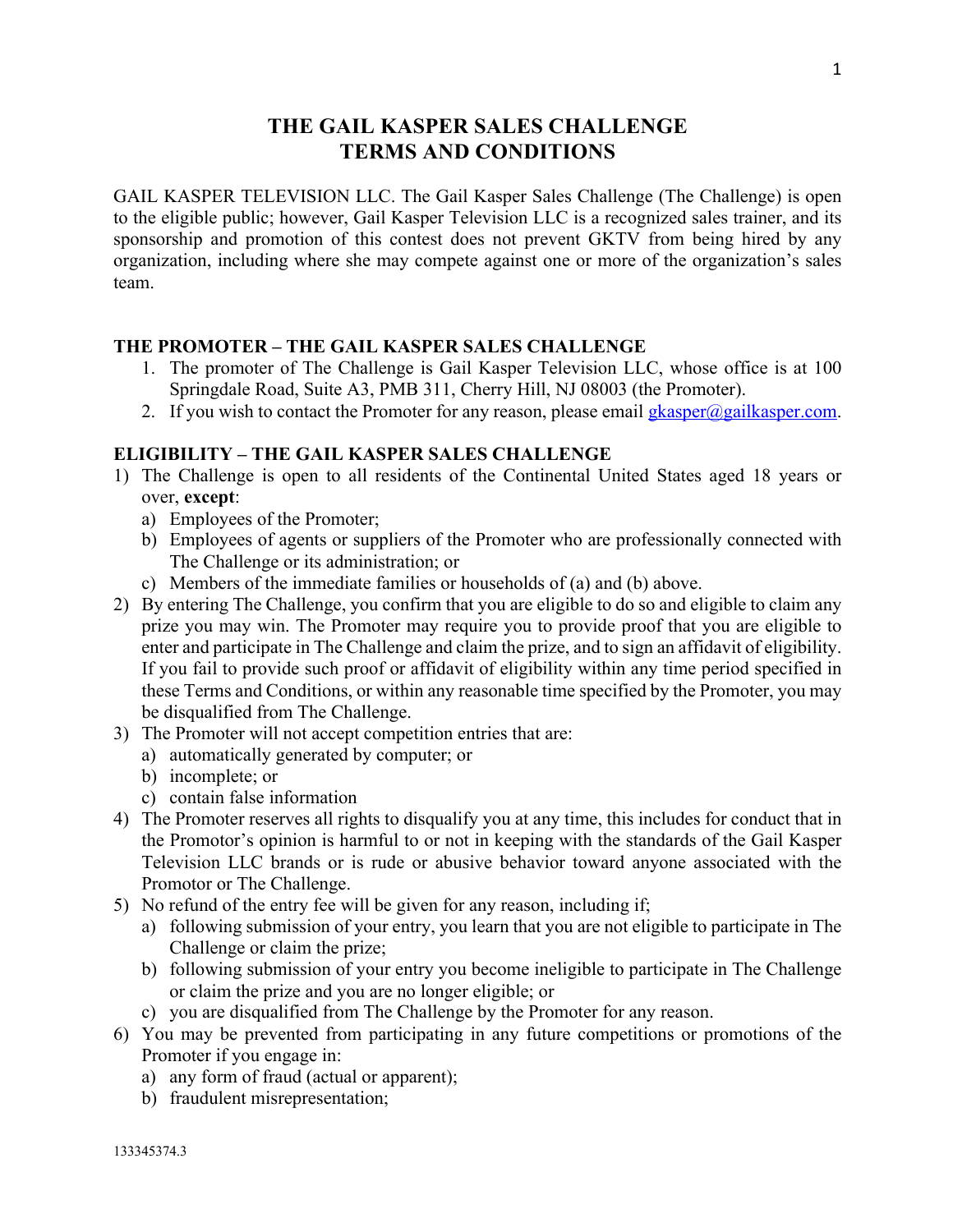- c) fraudulent concealment;
- d) hacking or interference with the proper operation of The Challenge; or
- e) misuse or unauthorized use of any website used for The Challenge, including any website where entries are uploaded, posted, or displayed.

### **THE GAIL KASPER SALES CHALLENGE ENTRY PROCESS**

- 1. The Challenge entry period begins May 9, 2022 at 12:01 a.m. ET and ends at 11:59 p.m. ET on June 23, 2022 (the Entry Period). All entries must be submitted by the entry deadline. The Challenge competition (the Challenge Competition) will take place at a mutually agreed upon date and time in the month of August, 2022 at the location of the winning Challenger's company or employer.
- 2. If necessary, the Promoter reserves the right to extend the Entry Period. If the Promoter extends the Entry Period, the new Entry Period will be displayed on the Promoter's website. The Promoter will not extend the Entry Period solely for the purpose of obtaining more entries unless there are fewer than five entries in the originally stated Entry Period.
- 3. Sales representatives or employees from any industry are welcome to enter, provided the industry does not sell a product or service that is illegal and provided the entrant is an official employee or owner of the company that sells the product or services being pitched by the entrant (the Company).
- 4. Everyone who enters the competition must complete an entry form including the entrant's full name, email, and telephone, and the name and address of the Company, and must submit an entry fee of \$29.95.
- 5. If your contact information changes at any time you must notify the Promoter as soon as possible. Notifications should be sent to gkasper@gailkasper.com. Notifications must reference "The Gail Kasper Sales Challenge" and include your original contact information and your updated information. If these changes are submitted within 10 days of the end of the Entry Period, the Promoter will use your original contact information to contact you.
- 6. During the Entry Period, you must record a video (the "Competition Video") up to 45 seconds in length explaining why you should be chosen to compete against Gail Kasper in the Challenge Competition, upload the video (unlisted) to a third-party site such as YouTube and send the link to your Competition Video via the video form provided to you by the Promoter. (The Competition Video must be UNLISTED, not PRIVATE or it will not be able to be viewed.)
- 7. All Competition Videos will be judged by one or more industry or sales professionals unaffiliated with the Promotor or the entrant's Company. Competition Videos will be judged based on originality, persuasiveness, and the entrant's drive and determination.
- 8. You may enter The Challenge up to five times, provided you submit a new Competition Video with each entry and pay any applicable entry fee for each entry.

#### **THE FINALISTS AND SELECTING A "CHALLENGER"**

- 1. Five finalists will be chosen by the judge or judges from all entries.
- 2. The finalists' Competition Videos will be released and displayed publicly on a social media platform or website selected by the Promoter. The entrant submitting the Competition Video that receives the most "likes" or other comparable votes will be declared the official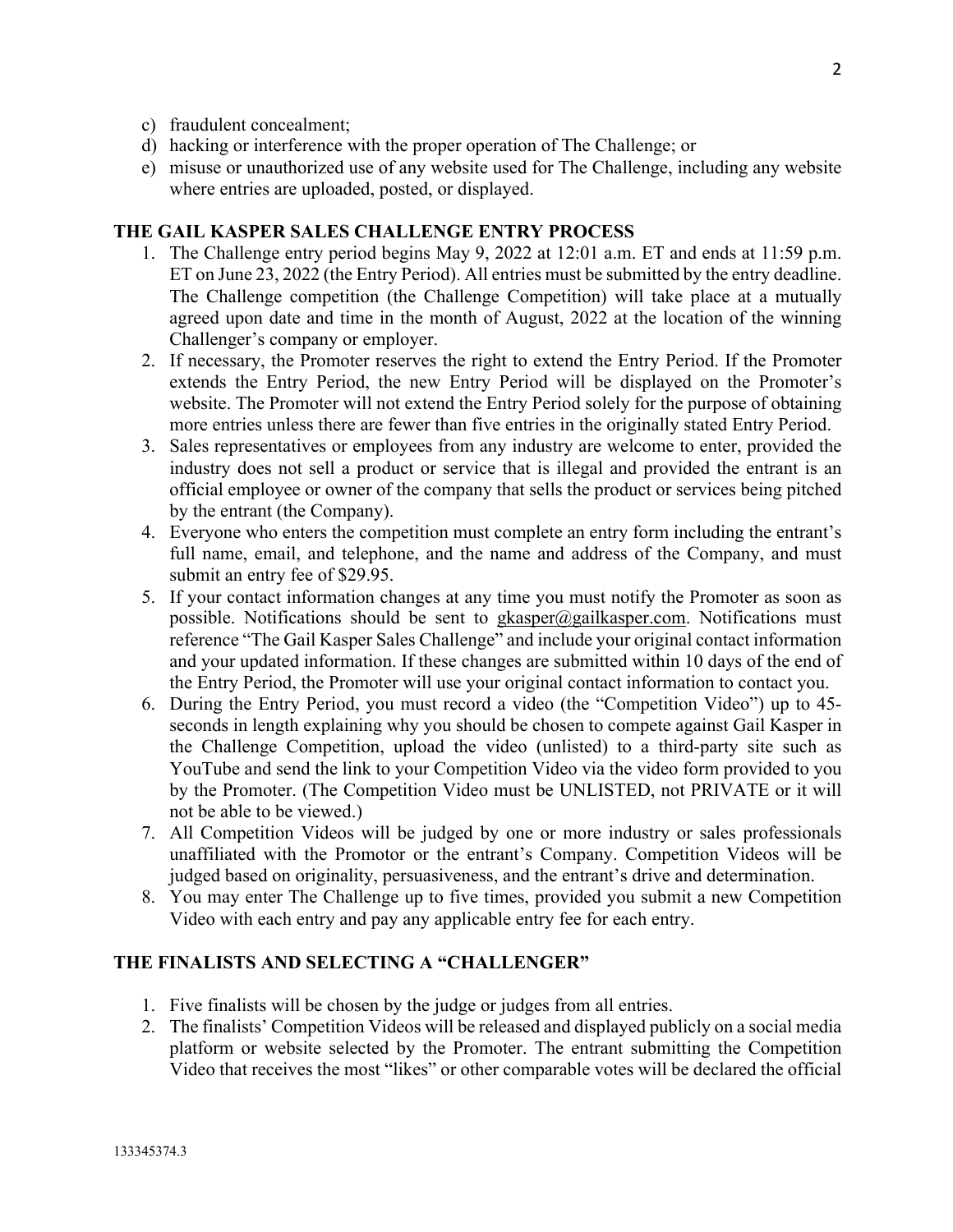challenger (the Challenger) to Gail Kasper to participate in the in-person Challenge Competition.

# **AFTER A "CHALLENGER" IS CHOSEN**

- 1. The Challenger and Gail Kasper will prepare a 5-minute sales pitch for a specific product. If there are various models or styles of the product, one specific model or style must be chosen. The time limit for the sales pitches will be strictly enforced.
- 2. The Company and/or the product manufacturer must agree in writing to provide reasonable support and product information to Gail Kasper as requested by the Promoter to allow her to prepare for the sales pitch or other aspects of the Challenge Competition.
- 3. Gail Kasper will travel to the business location of the Challenger within the Continental United States at the Promoter's expense.
- 4. Gail Kasper and the Challenger will be recorded before, during, and after their sales pitch presentations by a cameraperson or videographer engaged by the Promoter. The Challenge Competition may be broadcast live.
- 5. The winner of the Challenge Competition will be chosen by a group of three industry, business, or sales professionals chosen by the Promoter (the Judges). Judges may be affiliated with the winner's Company.
- 6. The decision of the Judges is final and neither the Challenger, the Company, nor Gail Kasper will carry on any correspondence or discussion with the Judges after their decision.
- 7. Should the Challenger be selected as the winner of The Challenge Competition, the Promoter will pay the Challenger \$500 upon announcement of the Judge's decision.
- 8. Should Gail Kasper be chosen as the winner of The Challenge Competition, the Promoter suggests, but does not require, a donation by the Challenger's Company to Pawtographs, a 501(c)3 charitable organization.
- 9. Regardless of whether the Challenger or Gail Kasper is selected as the winner of the Challenge Competition, the Challenger agrees to authorize the Promoter to use and disseminate the Challenger's name, video entry, recorded sales pitch, and any other materials submitted to or created by the Promoter before, during, or after The Challenge or The Challenge Competition, publicly for any business purpose of the Promoter, including promotional purposes. The Challenger will sign a publicity release and any other documentation reasonably requested by the Promoter before engaging in the Challenge Competition. Failure to provide the required release will result in disqualification of the Challenger. The Promoter may, but is not obligated to, select another Challenger from the group of five finalists and conduct a new Challenge Competition according to the process identified above. The Challenger further agrees to participate in publicity events as reasonably requested by the Promoter, at the Promoter's expense, including an interview and photography session after the Challenge Competition.
- 10. The Promoter does not accept any responsibility and has no obligation to a Challenger who fails to appear to participate in the Challenge Competition for any reason, or to the Challenger's Company. Another sales representative designated by the Challenger or the Company may make the sales pitch in place of the Challenger or, if no substitute is designated, Gail Kasper will present her pitch and be declared the winner of the Challenge Competition.

# **LIMITATION OF LIABILITY AND INDEMNIFICATION**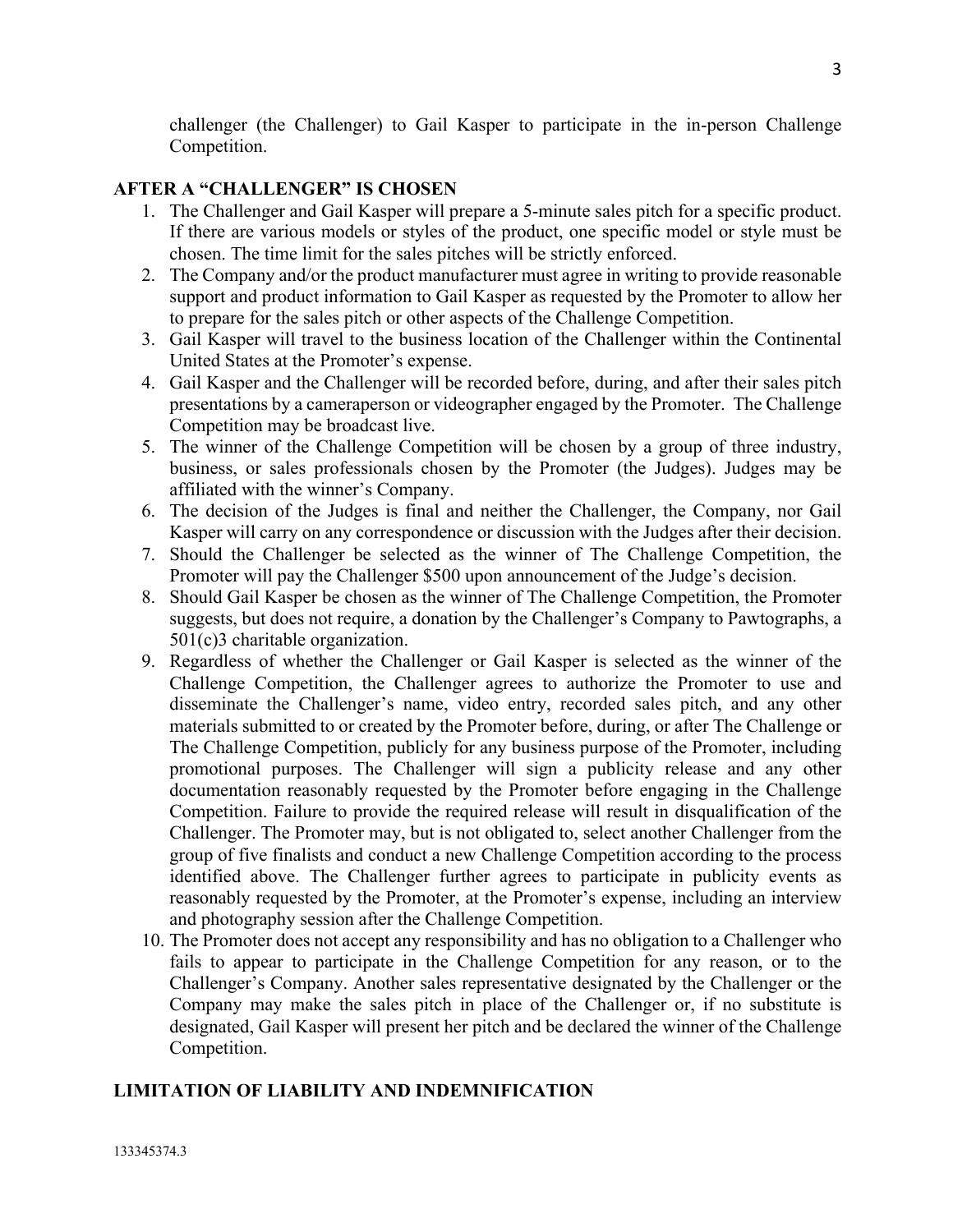To the extent permitted by law, the Promoter, its agents or distributors will not in any circumstances be responsible or liable to compensate the Challenger or have any liability for any loss, damage, personal injury, or death occurring as a result of Challenger's or any other Company agent's or employee's participation in or attendance at the Challenge Competition. The Promoter is not liable for any technical or computer malfunctions related to The Challenge or any entries. The Promoter reserves the right to terminate The Challenge for technical reasons such as a computer virus. Promoter's decisions regarding all issues related to The Challenge will be final. The Challenger's Company must agree in writing to hold Gail Kasper Television LLC, its associates, subsidiaries, vendors, and employees harmless from any damages to an individual, product, or facility that occurs before, during or after the Challenge Competition.

# **DATA PROTECTION AND PUBLICITY**

- 1. By entering The Challenge, you agree that any personal information provided by you in connection with The Challenge may be held and used by the Promoter or its agents and suppliers to administer The Challenge or to receive updates about Gail Kasper and her work or other promotional communications from the Promoter. The Promoter will not sell your information to any third-party organization.
- 2. By entering The Challenge, you irrevocably grant the Promoter the royalty-free right throughout the world to use, re-use, copy, publish, republish in whole or in part, edit, add to, modify, and rearrange the contents of the entry and any Challenge Video in all media, including without limitation, to edit, rearrange, and/or copy the entry or Challenge Video for use in the promotion of the Promoter's products or services without further permission or payment to the entrant, except where prohibited. You further agree to authorize the Promoter to use and disseminate your name, likeness and any other materials submitted to or created by the Promoter before, during, or after The Challenge publicly for any business purpose of the Promoter, including promotional purposes.
- 3. You may request that the Promoter not contact you and remove your details from its database. If you make such a request, you will be withdrawing from The Challenge as the Promoter will be unable to contact you. You will not be entitled to any refund of any entry fee if you withdraw from The Challenge. If you do not wish any of your personal details to be used by the Promoter for promotional purposes, please email the Promoter at gkasper $\omega$ gailkasper.com prior to the Closing Date.

### **GENERAL**

- 1. The Promoter reserves the right to amend these terms and conditions for any succeeding Challenges or other promotions.
- 2. If the Promoter in its sole discretion determines there is reason to believe you have breached these Terms and Conditions, the Promoter may, at its sole discretion, exclude you from participating in the Challenge Competition and any future Challenges or promotions.
- 3. The Promoter reserves the right to void, suspend, cancel, or amend The Challenge where it becomes necessary to do so for circumstances beyond its control. In such circumstances, the Promoter will refund any entry fees you have paid.
- 4. There is no required minimum number of entries, and the Promoter will not void, suspend, or cancel, The Challenge, extend the Closing Date or modify the prize due to a lack of entries except as specifically provided in these Terms and Conditions. The Challenge Competition will take place and the prize will be awarded regardless of the number of entries received.